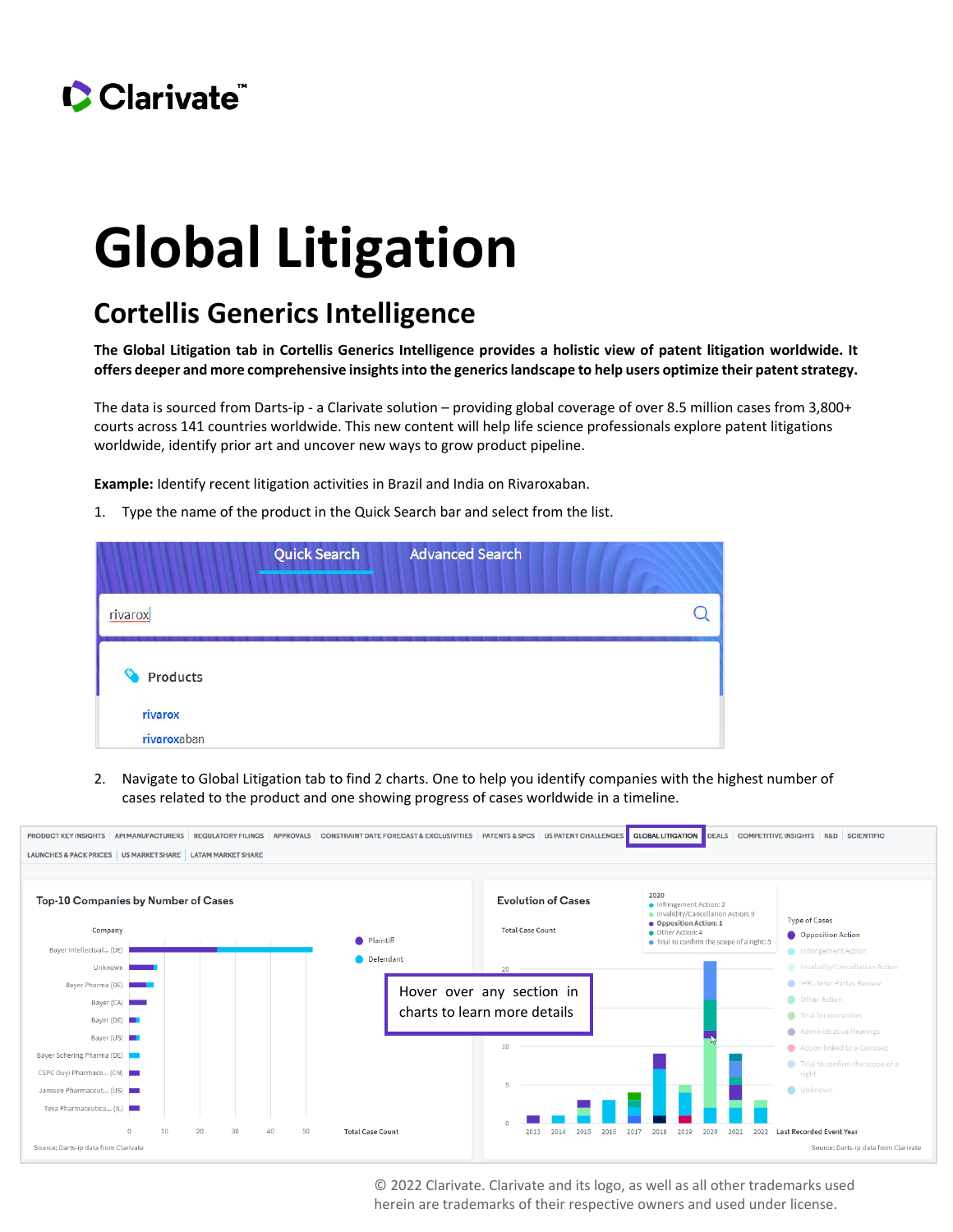

- 3. Scroll down to find a summary table displaying details of each case including the court's name, country, plaintiff, defendant, last recorded event and more.
- 4. Use filters at the top to narrow down results to countries of interest. Other filters are also available.

| <b>Global Litigation</b>                           |                                       |                                                        |                                              |                              |                          |                                |  |  |
|----------------------------------------------------|---------------------------------------|--------------------------------------------------------|----------------------------------------------|------------------------------|--------------------------|--------------------------------|--|--|
| 辈 Filters<br>Plaintiff<br>$\overline{\phantom{0}}$ | Defendant<br>$\overline{\phantom{a}}$ | Country/Territory<br>(2)<br>$\overline{\phantom{a}}$   | <b>Type of Case</b><br>$\checkmark$          |                              |                          |                                |  |  |
| <b>1</b> Customize Columns<br>$\frac{1}{2}$ Export |                                       | Select all / Clear all<br>$\blacktriangleright$ Brazil |                                              |                              |                          | Showing 1-10 of 19             |  |  |
| A PLAINTIFF                                        | <b>DEFENDANT</b>                      | Canada<br>$\Box$ China                                 | <b>COURT</b>                                 | ACTIVE INGREDIENT $\uparrow$ | <b>LITIGATED PATENTS</b> | TYPE OF CASE $\ \ \Uparrow$    |  |  |
| Bayer Intellectual Property (DE)                   | <b>TITAN Laboratories (IN)</b>        | $\Box$ EP                                              | Delhi High Court                             | rivaroxaban                  | <b>IN2002MN763A</b>      | <b>Infringement Action</b>     |  |  |
| EMS (BR)                                           | Bayer (DE)<br>$\cdots$                | $\sqrt{\phantom{a}}$ India<br>$\Box$ Israel            | Rio de Janeiro (JFRJ) ***                    | rivaroxaban                  | BR200017050A             | Invalidity/Cancellation Action |  |  |
| Bayer (BR) ***                                     | EMS (BR)                              | South Korea                                            | São Paulo (TJSP)                             | rivaroxaban                  | BR200017050A             | <b>Infringement Action</b>     |  |  |
| Bayer Intellectual Property (DE)                   | Morepen Laboratories (IN)             | $\Box$ USA<br>mura                                     | $\overline{\phantom{0}}$<br>Delhi High Court | rivaroxaban                  | <b>IN2002MN763A</b>      | <b>Infringement Action</b>     |  |  |

5. Personalize your view by displaying or hiding columns from 'Customize Columns' button.

| <b>Global Litigation</b>                      |                                 |                                      |                   |                       |                         |                          |                         |                                |                                                |   |
|-----------------------------------------------|---------------------------------|--------------------------------------|-------------------|-----------------------|-------------------------|--------------------------|-------------------------|--------------------------------|------------------------------------------------|---|
| 辈 Filters<br>Plaintiff                        | $\mathbf{v}$                    | Defendant<br>$\overline{\mathbf{v}}$ | Country/Territory | $(2)$ –               | Type of Case            | $\overline{\phantom{a}}$ |                         |                                |                                                |   |
| <b>A</b> Customize Columns<br>Export          |                                 |                                      |                   |                       |                         |                          |                         |                                |                                                |   |
| Hide All / Show All<br>Plaintiff <sup>a</sup> | $\times$<br>$\hbox{C}$          | <b>DEFENDANT</b>                     |                   | <b>COURT</b>          |                         | <b>LITIGATED PATENTS</b> |                         | TYPE OF CASE $\ \Uparrow$      | <b>LAST</b><br><b>RECORDED</b><br><b>EVENT</b> | ↓ |
| Defendant                                     | $\bullet$                       | TITAN Laboratories (IN)              |                   | Delhi High Court      |                         | <b>IN2002MN763A</b>      |                         | Infringement Action            | 12-Apr-2022                                    |   |
| Country/Territory<br>Court                    | $\subset$<br>$\bullet$          | Bayer (DE)<br>$-$                    |                   | Rio de Janeiro (JFRJ) | $\bullet\bullet\bullet$ | BR200017050A             |                         | Invalidity/Cancellation Action | 30-Mar-2022                                    |   |
| Active Ingredient<br>Litigated Patents        | $\scriptstyle\Box$<br>$\bullet$ | EMS (BR)                             |                   | São Paulo (TJSP)      |                         | BR200017050A             |                         | <b>Infringement Action</b>     | 24-Mar-2022                                    |   |
| Type of Case                                  | $\bullet$                       | Morepen Laboratories (IN)            |                   | Delhi High Court      |                         | <b>IN2002MN763A</b>      |                         | <b>Infringement Action</b>     | 27-May-2020                                    |   |
| Last Recorded Event<br>Darts IP Case Link     | $\bullet$<br>$\bullet$          | Alembic Pharmaceuticals (IN)         | 000               | Delhi High Court      |                         | <b>IN2001MN799A</b>      | $\bullet\bullet\bullet$ | Infringement Action            | 15-Jul-2019                                    |   |